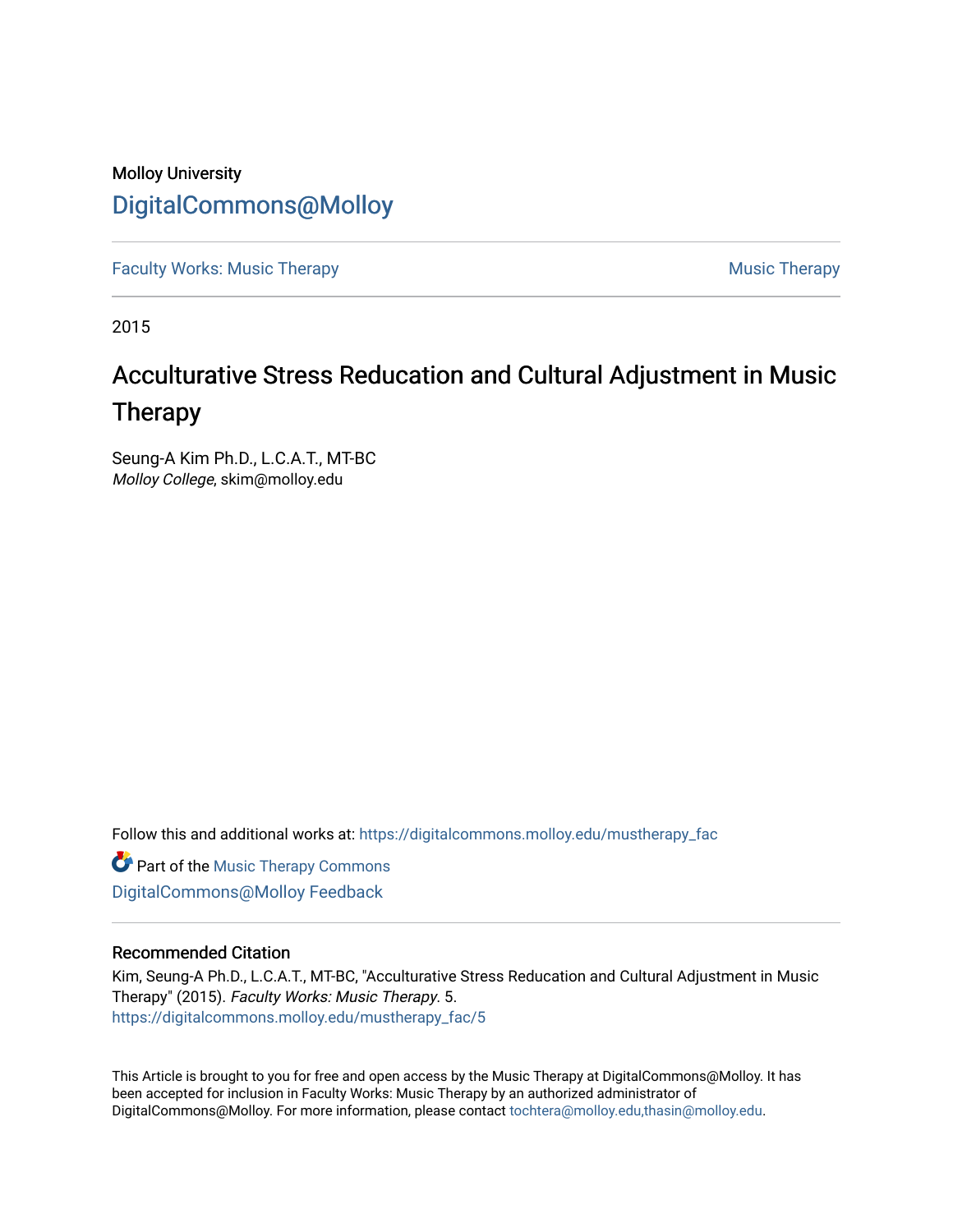

**Special Issue**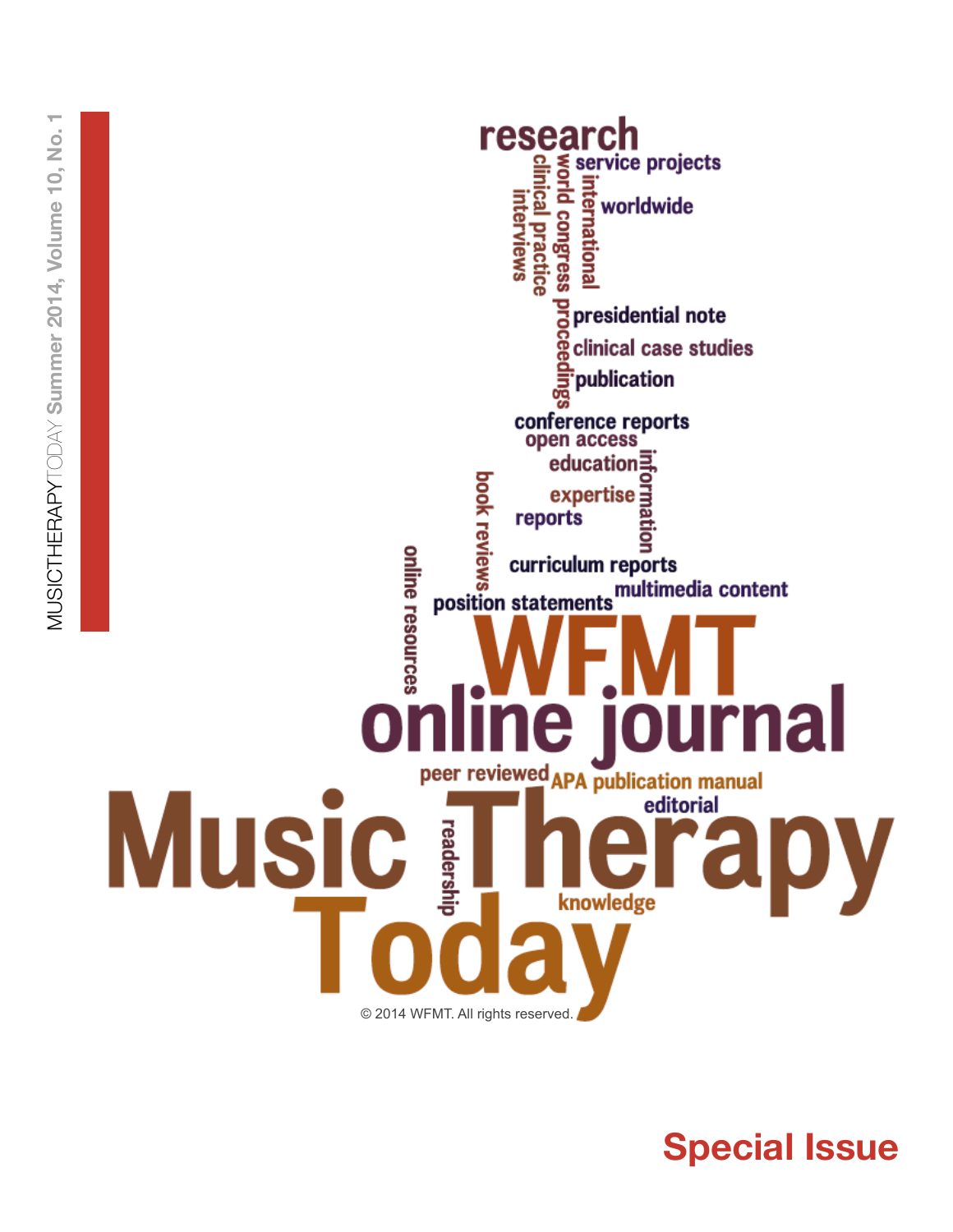

# **ACCULTURATIVE STRESS REDUCTION AND CULTURAL ADJUSTMENT IN MUSIC THERAPY**

*Seung-A Kim*  Molloy College, USA

Due to globalization, our demographics are constantly changing and continual change in the racial and ethnic profile is projected, especially with the ongoing influx of immigrants, young families, multiracial individuals, businesspeople and travelers (Population Reference Bureau, 2008). Therefore, the diversifying nature of the population in many countries makes it more likely that music therapists will work with more diverse populations in the coming years (Kim & Whitehead-Pleaux, in press). Individuals who have experienced living in two or more cultures may experience another layer of stress—*acculturative stress* which arises while they adjust to a new culture because they face many challenges during their cultural adjustment (Berry, 2006). Thus, one's acculturation process must be examined and any cultural conflicts need to be resolved so that one could reach the ultimate state of cultural well-being

(Kim, 2013b). How then can music therapy assist clients' acculturation process, help them to reduce and prevent their acculturative stress, and achieve the state of their cultural well-being? As a cultural marker, music has been used in healing since preliterate times. Our musical behaviors are cultural, as we learn these behaviors from the culture(s) we belong to: "Naturally, cultural issues are brought into consciousness that can either raise intergroup tension or, if done wisely, create the conditions to work them through. Cultural conflicts and personal discrepancies

can be mediated and negotiated" through music (Gilboa, Yehuda, & Amir, 2009, p. 9). The preference of music is based on individual and cultural backgrounds including personality, past experiences, ethnic/racial, religion, and affiliations. We make music and assign meaning to it based on our values and beliefs. Thus music can be an effective vehicle for examining one's cultural identity (Kenny, 2006; Kim, 2013b). For example, in her case study with six older Korean immigrant women, Kim (2013a) shared that the clients used music as a medium to increase an awareness of their acculturative stress and "worked through social–political oppression experienced during their cultural adjustment phase"

(p. 428). Musical experiences, e.g., musicassisted relaxation, improvisation, and folk songs were identified as the effective management of acculturative stress. Listening to music or improvising and dancing to the clients' own cultural music and sharing their feelings in group music therapy brought some insights on their own cultural identity as well as others. Music has also been studied as a treatment for stress and anxiety reduction (Kim, 2013c). The APA (2013) surveyed American adults on the status of their stress and coping strategies and reported that music was used most frequently to manage their stress. Further, other creative art mediums such as art therapy, drama therapy, creative writing, and role playing combined with music were found to be effective to manage stress